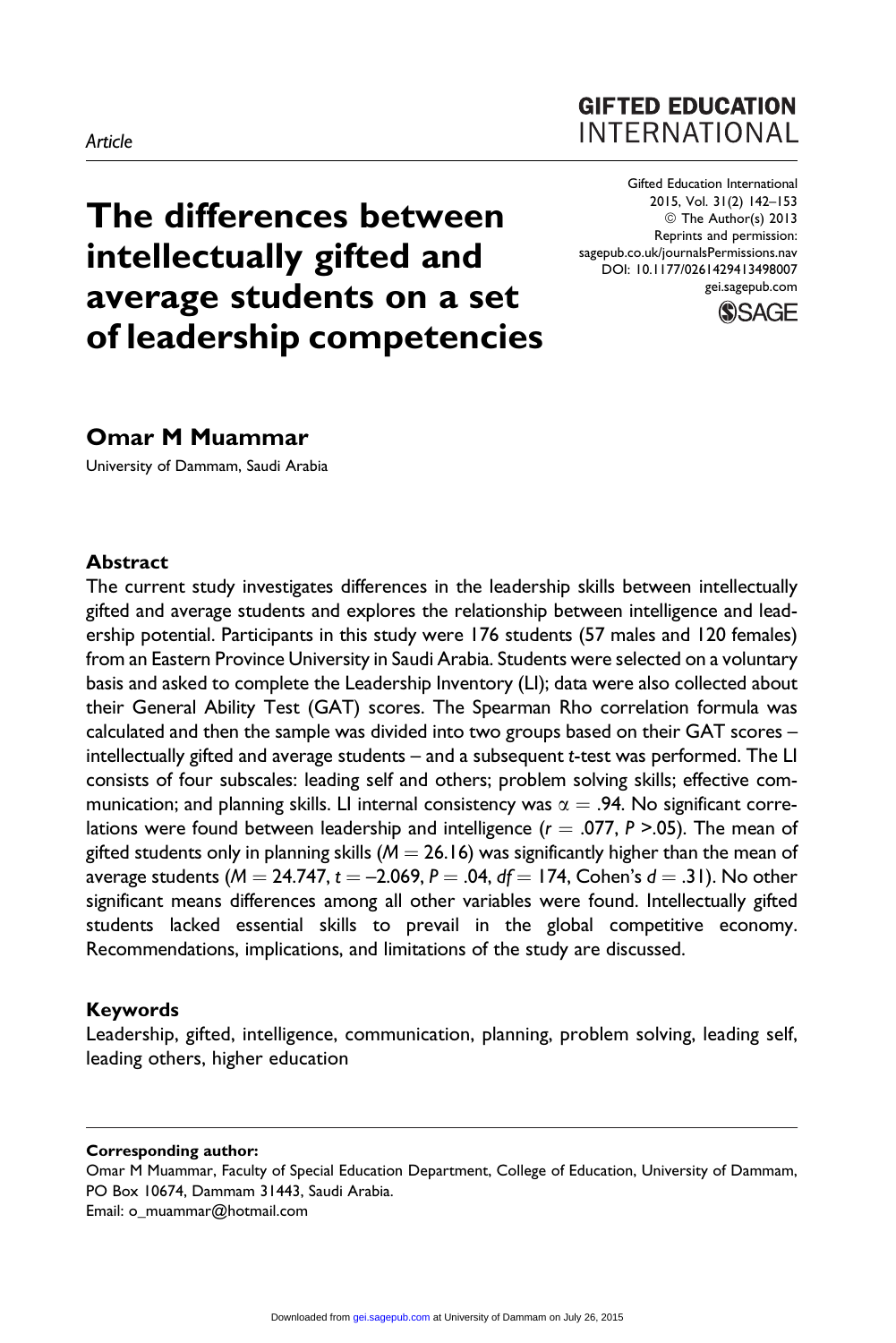# Introduction

Intellectually gifted students lack basic leadership skills that are vital to succeed in a global competitive economy (Ceci, 1996; Ceci and Liker, 1986; Chan, 2007; Kim, 2009; Sternberg, 1985, 2000, 2005; Sternberg and Wagner, 1986; Trilling and Fadel, 2009). Although it promotes positive achievement, leadership is the most overlooked aspect in the education of gifted students and in public education generally (Kim, 2009; Lee and Olszewski-Kubilius, 2006). Sternberg (2005) argues that gifted adults are recognized for their leadership role, which they acquire in a specific field. The real world is full of persistent problems and opportunities that necessitate leadership responsibility; unfortunately, educational systems pay minimal attention, if any, to this developmental aspect. Matthews (2004) concludes that leadership is the least served and researched area in the domain of giftedness. A false assumption is that intelligent students would prosper in the real world. Intelligence tests that measure basic cognitive competencies and speed of learning tend to overlook the complexity of human abilities like leadership that unfold in real-life situations. Researchers over the last 30 years have provided consistent evidence showing conventional intelligence tests tap restricted aspects of human cognitive abilities, which partially explain academic performance (Sternberg, 2000; Sternberg and Wagner, 1986). Empirical evidence in the field of psychology and social psychology revealed the same pattern of results that ''school smart'' individuals lack leadership skills that result in real-life success (Ceci, 1996; Ceci and Liker, 1986; Gardner, 1983, 1993, 1999, 2011; Goleman, 1995, 2006; Maker, 2005; Maker et al., 1996; Sternberg andWagner, 1986). Qualities of cognitive capacity are more complex and go beyond what tests of intelligence measure. In the current study, the author explores the relationships between intelligence and a set of leadership skills along with the difference in these skills between gifted and average students in a higher education setting.

# Leadership and intelligence

According to Sternberg (2005), literature on leadership and intelligence can be traced back to as early as the 20th century, yet the relationship between them is rather ambiguous. Although early scholars showed moderate association between intelligence and leadership, this relationship theoretically and empirically has to be evidence based (Matthews, 2004). Theoretically, results of conventional tests of intelligence, also known as IQ tests, seek to assess basic cognitive competencies including memory, analytical skills, speed of cognitive processing, attention span, and inductive and deductive reasoning by using contextually invalid problems that seem to be theoretically unrelated to leadership potential (Ceci and Liker, 1986; Maker, 2005; Maker et al., 1996; Meegan and Berg, 2002; Patrick and Strough, 2004). Sternberg argues that many intellectually gifted individuals are not gifted leaders. Leadership for many scholars to a large extent is a complex phenomenon that is influenced by many cognitive, emotional, social, moral, situational, tacit, and contextual factors that appear to be crucial in leadership effectiveness (Goleman et al., 2002; Gordon, 1995; Kim, 2009; Lee and Olszewski-Kubilius, 2006; Matthews, 2004; Northouse, 2012; Sternberg, 2005). These internal and external factors interact with each other during a leadership situation. Hence, intelligence alone may not exclusively dominate the situation.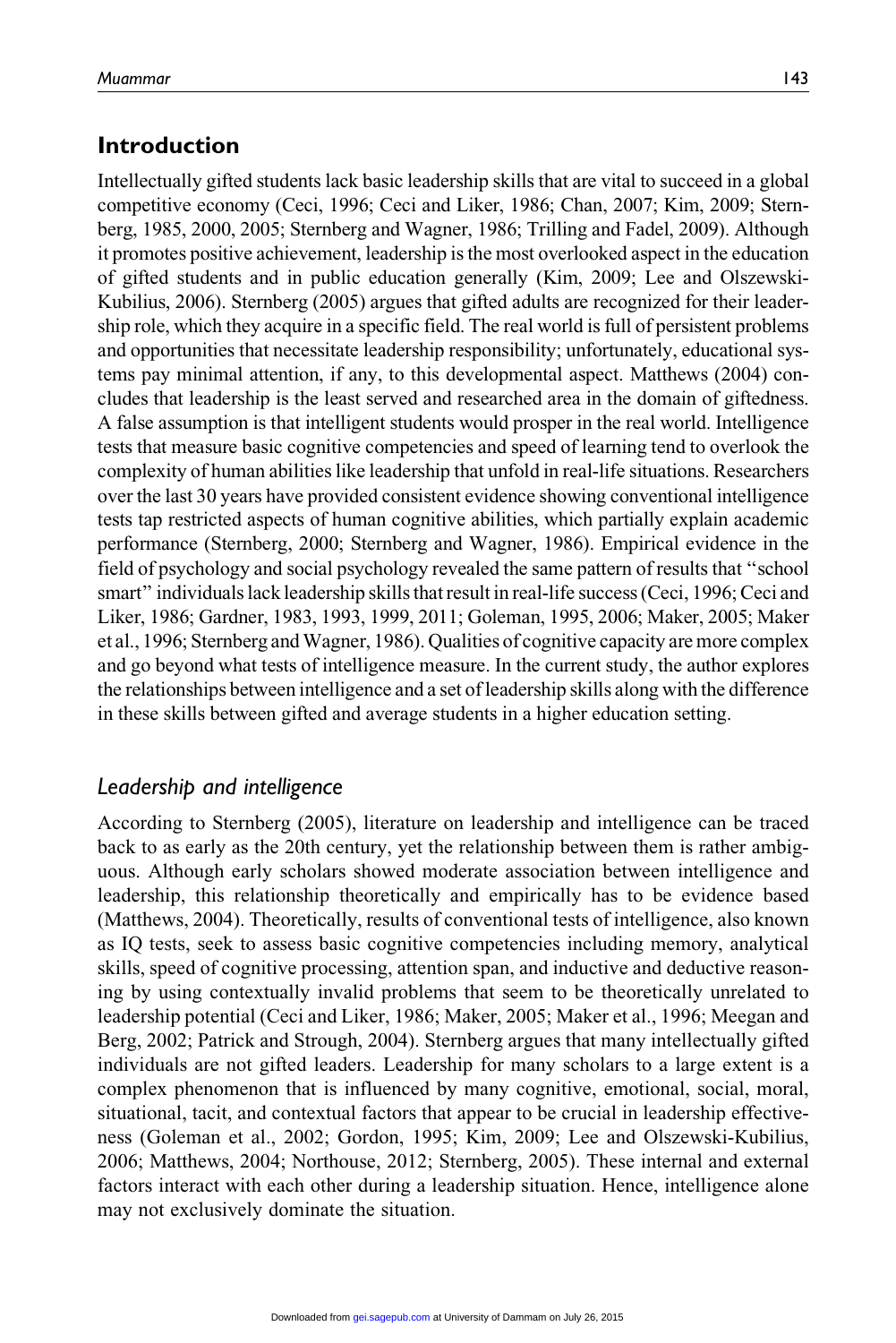Empirically, the relationship between the two constructs depends upon whom you assess, how each construct is defined and measured and in which context. For instance, Hollingworth (1926) illustrated that with a group of children with an average IQ of 100, the leaders' intelligence scores were between 115 and 130, and those who were above 130 IQ did not show leadership skills (cited in Landau and Weissler, 2001). Similarly, Stogdill (1974), after reviewing a large number of studies, found low correlation between leadership and IQ,  $r = 28$  (cited in Landau and Weissler, 2001). Furthermore, Edmunds and Yewchuk (1996) assessed intelligence and leadership skills for 90 gifted students from the 12th grade and found it low but significant,  $r = 0.22$ . Notably, the sample consisted of only gifted students and IQ scores ranged from 100 to 149, which could limit the generalization of such results due to restricted range. Alternatively, Kim (2009) found contradicting results. She investigated the relationship between leadership skills and intelligence for both gifted and average students in a large sample that consisted of 2343 Korean middle school students. Intelligence was measured by using the KEDI-IQ test; she found no significant correlation between IQ scores and leadership skills. On the other hand, Chan (2007) reported in his study on leadership and intelligence that traditional views of intelligence could account for a limited variance of leadership performance when he used the same method of assessment: rating scales. He concluded that such a relationship might be due to the same method of variance being used in the study. Nevertheless, Sternberg (2005) stated that the correlation between the two constructs seemed to be modest; however, these correlations were moderated by internal and external factors that could change the direction of the relationship. Similar to previous views, Lee and Olszewski-Kubilius (2006) affirmed that the relationship between intellectual giftedness and leadership is not clear and is not necessarily linear. It can be seen from the above-mentioned review that intelligence at best explains 7% of accounted variance for leadership. Conventional tests of intelligence may not be good predictors of leadership potential because these tests tap basic cognitive processes that minimally explain the complexity of leadership effectiveness. Researchers are still pursuing answers to the following question: Is there a true relationship between intelligence and leadership?

### Leadership in theories of giftedness

Leadership potential has been introduced by many theorists and scholars in the field of education of the gifted as a separate form of giftedness. Terman (1925) argued that intelligent students are more inclined to lead their average classmates (cited in Kim, 2009). Among essential areas of giftedness proposed by Marland in his report in 1972 was leadership (Colangelo and Davis, 1997, 2003; Heller et al., 1993). In his theory of Multiple Intelligences, Gardner (1983, 1993, 2011) included interpersonal and intrapersonal intelligences that mainly deal with effective interaction with people and self by using attributes of understanding self as well as other's emotions and feelings. He argued that students with high interpersonal skills who are extroverted, sociable, and able to understand emotions of others, demonstrate a high leadership potential more than those who are low on these types of intelligences. Sternberg (2005), in his wisdom, intelligence, and creativity, synthesized (WICS) theory, postulated that that leadership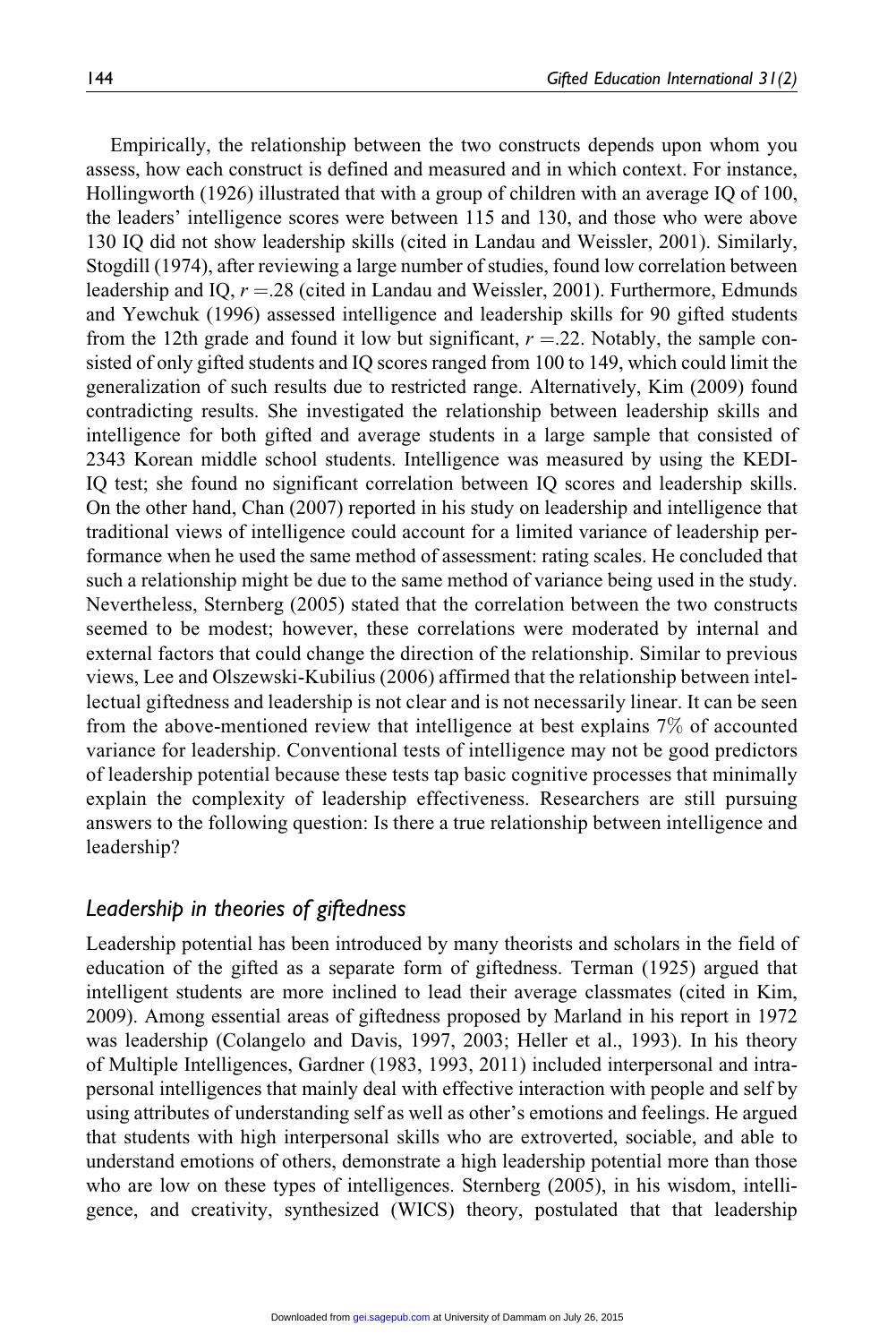potential is largely a function of several types of ability including creativity, analytical thinking, practicality, and wisdom.

### Leadership theories

Leadership is a multifarious construct that is evoked through complex interactions of leader attributes, situational factors, and followers' qualifications (Chan, 2007; Lee and Olszewski-Kubilius, 2006; Sternberg, 2005). These factors add greater complications to leadership. Major theories of leadership focus on aspects derived from various schools of thought (McNichol, 2001; Northouse, 2012; Yoon et al., 2010). Great Man theories assume that leaders are born not made. Similar to previous theories are Traits theories, which assume that leaders inherit personal qualities that distinguish them from others. Contingency theories focus on situations instead of individuals and factors that involve the environment that may have an influence on leaders' roles. Thus, different situations may entail different styles and qualities of leadership. Situational theories assume that leaders change their course of action based on the context of the situation. Behavioral theories are based on the assumption that leaders are made, not born, where people can learn leadership behaviors. Participative leadership theories take into account the followers' or stakeholders' perceptions in decisions. Transactional theories, named management theories, focus on individual, group, and organizational performance whereby incentive systems are put in place for rewards and punishments. Transformational theories focus on inspired and ethical behaviors of leaders and their followers.

Consequently, scholars have not come to an agreement on the underlying psychological constructs of leadership that underpin the effectiveness of leadership. Goleman (1995, 2006) postulates the concept of emotional intelligence, which includes self-awareness, self-regulation, motivation, empathy, and social skills, a key feature for successful leaders. Kim and Chun (2006) found 158 leadership components reported in the literature and grouped them into 20 categories including interpersonal skills, creativity, vision, caring for others, task commitment, team work, community service, intelligence, confidence, communication skills, self-management, problem solving, etc (cited in Kim, 2009). Black (2008) added sociability, future oriented, critical thinking, responsibility, and self-assurance (cited in Kim, 2009). In a similar vein, Landau and Weissler (2001) noted that traits of leaders through the literature include responsibility, desire to dominate, consistency and perseverance, physical energy, achievement oriented, expressive and persuasive power, organizational abilities, decisiveness and daring, self-confidence, empathy with group, emotional equilibrium, and control. Smyth and Ross (1999) concluded on a theoretical basis that leadership includes the ability of an individual to articulate their vision, foster acceptance of group goals, convey high expectations, provide models of values, stimulate followers, and catalyze their intrinsic motivation and build a culture. The complexity of the leadership concept suggests a wide range of competencies and skills are perceived to be important for effective leaders. The unique contribution of each component to leadership effectiveness was, however, not well documented in the literature, largely due to the complexity of the construct.

Northouse's (2012) conceptualization of leadership skills falls into three major categories: administrative skills, interpersonal skills, and conceptual skills. The administrative skills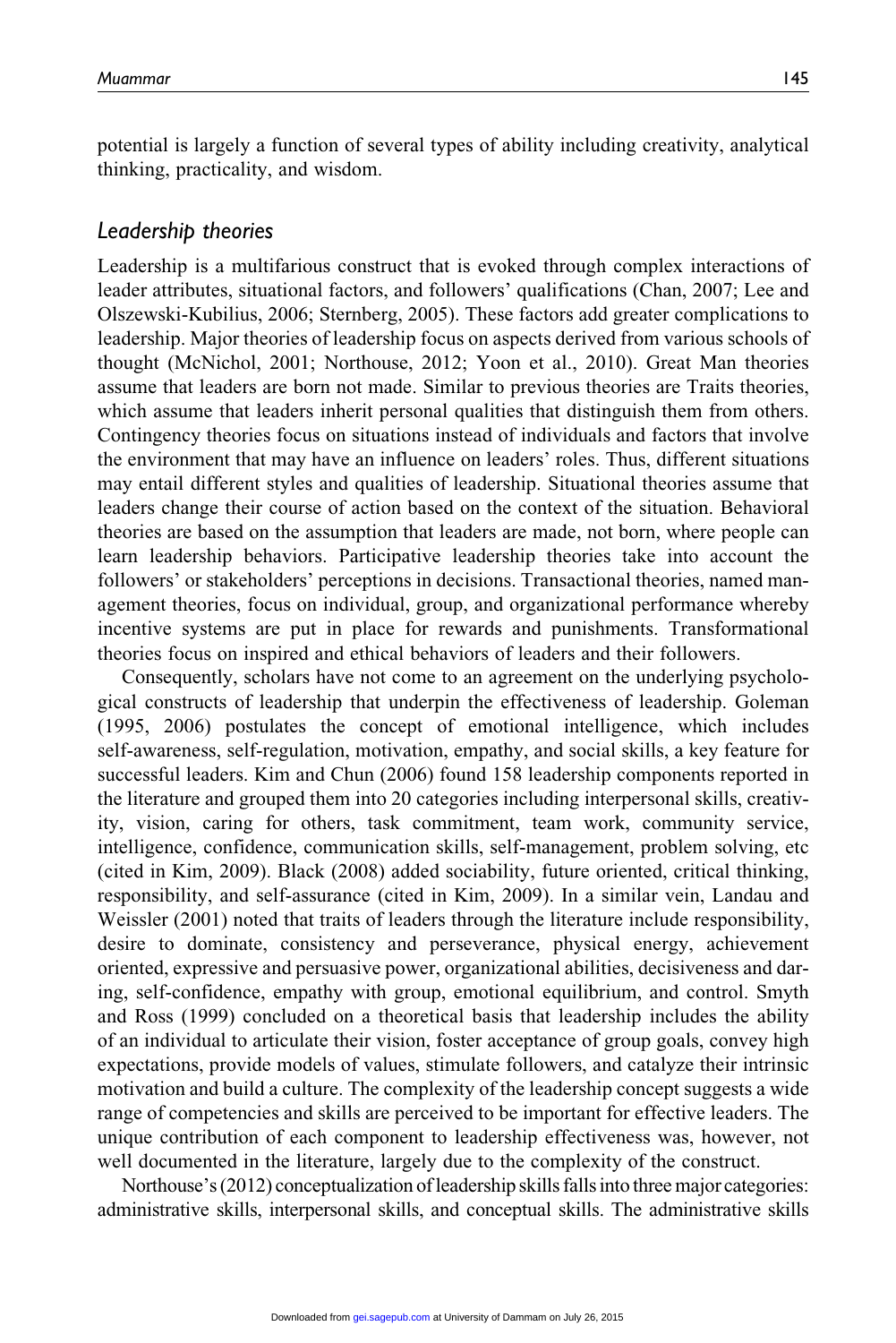refer to those competencies that leaders possess to run an organization. These skills include planning, organizing work, managing resources, and technical skills. The interpersonal skills include possessing effective communication skills, showing emotional intelligence, and being able to handle conflict. The conceptual skills include problem solving ability and strategic planning. This framework was used to conceptualize the assessment of leadership skills in the current study: (a) leading self and others; (b) effective communication; (c) planning; and (d) problem solving. These four skills are considered among the primary skills and competencies for any leader (Northouse, 2012; Yoon et al., 2010).

# Purpose of the study

The purpose of this study is to explore the relationship between intelligence and components of leadership and leadership composite scores. In addition, it aims to investigate the differences between intellectually gifted and average students on a set of leadership skills using average students as a reference group on these skills. The current research attempts to answer the following questions: Is there a relationship between the components of leadership scores and intelligence? Are there significant differences between gifted students and average students on components of leadership skills: leading self and others, problem solving skills, effective communication, and planning?

# Method

## **Participants**

A total of 176 students (56 males and 120 females) enrolled at a university in the eastern province of Saudi Arabia participated in this study. Students were selected on a voluntary basis. They were asked to complete the Leadership Inventory (LI) and data was collected about their General Ability Test (GAT) scores. Students were assured that data would be used for research purposes only. Students were from various colleges and disciplines covering health, science, engineering, art, and the humanities. The gifted sample consisted of 56 students who were drawn from the original sample based on their GAT scores. Those who scored above 80 on the GAT were considered gifted and those who scored below that were considered average. The cut-off score placed students who scored 80 and above in the top 5%.

## **Measurements**

The GAT has been, like the Scholastic Aptitudes Test (SAT), developed by The National Center for Assessment in Higher Education (Qiyas). Qiyas aims to develop standardized general ability and achievement tests whereby the results of these tests are used in admission criteria for higher education institutes. The GAT consists of two subtests: verbal and quantitative. The GAT aims at assessing analytical reasoning and students' readiness for learning (Qiyas, 2011). Specifically, the GAT measures the following abilities: reading comprehension; ability to understand logical relationships; solving problems based on basic mathematical concepts; and deductive and inductive reasoning. The verbal subtest consists of 68 questions for science track students in high school and 92 questions for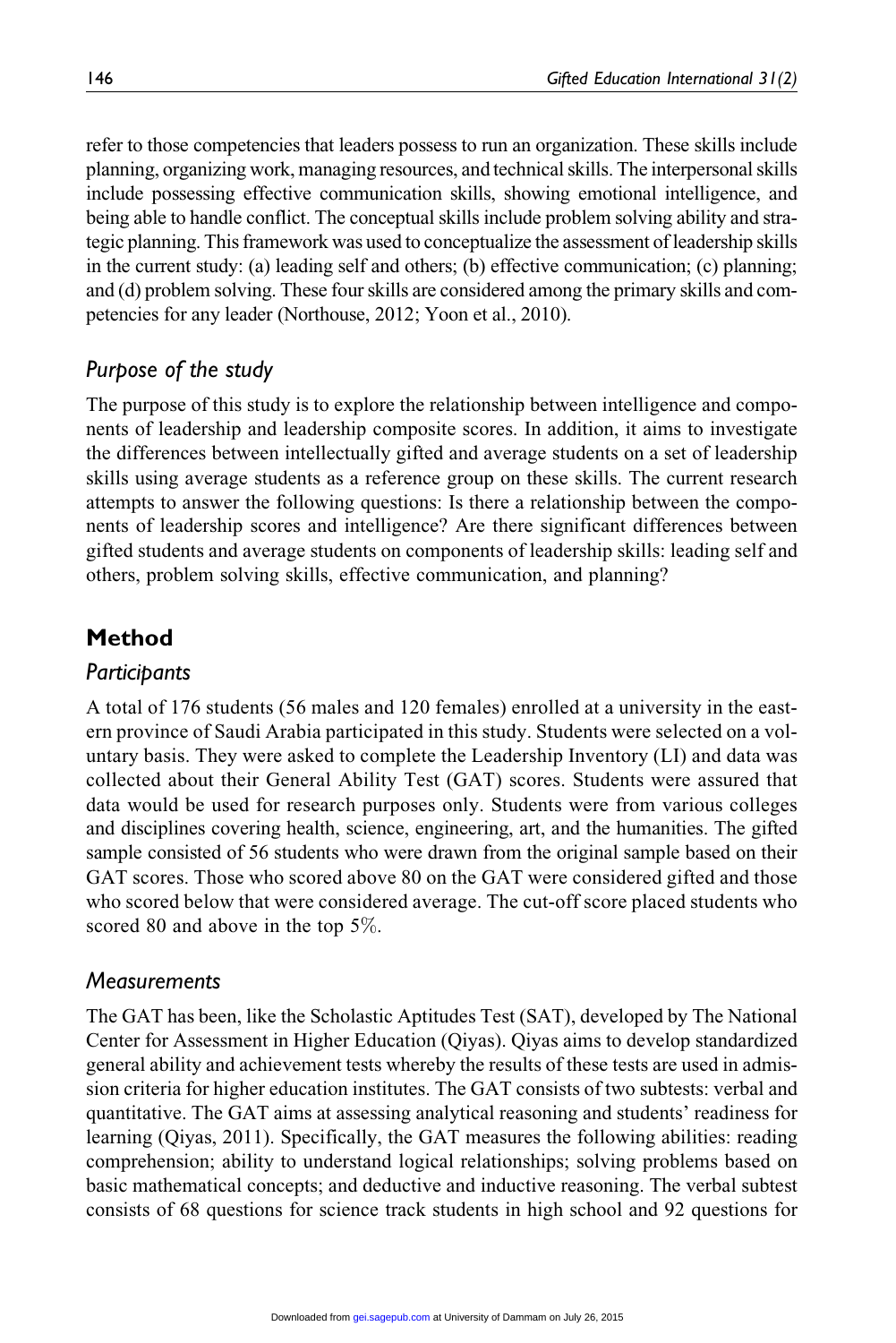literature track students. Four types of questions are presented in this subtest: reading comprehension; verbal analogy; sentence completion; and word meanings. The quantitative subtest consists of 52 questions for science track students and 30 questions for literature track students. This subtest includes arithmetic, geometric, algebraic, and statistical questions. The GAT is administered in two and a half hours in six parts, 25 minutes for each part. The population mean on GAT is 65.

Leadership Inventory. A questionnaire for leadership skills was developed by the author and AboJado based on the framework of Northouse (2012) and the adaptation of Birkenholz and Schumacher's (1994) scale. The LI was translated from English to Arabic by a native speaker of Arabic who was very advanced in English and then translated back to English by an independent person. This showed that the meanings of the items of the questionnaire resembled that of the original English version. The content validity was checked by three experts in related fields. The LI was validated by Alhattami and Muammar (submitted for publication). The results showed that the four-model factor analysis explained 42% of the total variance. The LI consisted of 34 items taping four skills and the overall internal consistency as indicated by Cronbach's  $\alpha$  was .94; the subscale reliability was as follows: leading self and others (eight items)  $\alpha = .79$ ; problem solving skills (nine items)  $\alpha = .84$ ; effective communication (eight items)  $\alpha = .79$ ; planning skills (nine items)  $\alpha = 84$ . Participants were asked to rate each item on a scale of 1 (very minimally applied to me) to 4 (very highly applied to me). As indicated, the analyses of all scales' reliabilities were acceptable and high.

## Procedure

Participants were invited to take part in a leadership talent development program, and they were asked to complete an electronic survey about their demographic information and an LI questionnaire about leadership skills as a part of their registration in the program. To explore the relationship between leadership skills using the LI and the GAT, firstly a Spearman Rho correlation formula was employed. Subsequently a t-test was performed to explore the difference between the two groups (gifted and average) on the four skills and the overall composite score for the LI. Alpha was specified at the 0.05 level to control for type 1 error. No directional hypotheses were made about the populations' means.

# Results

The author used scores on the LI self-rating scale to assess leadership skills and scores on the GAT to assess intelligence. The LI includes a set of leadership skills as follows: leading self and others, effective communication, problem solving, and planning. The sum of scores on these subscales is considered as the leadership composite score. Table 1 shows the means and standard deviations of all variables of the sample, including intelligence and scores on subscales of the LI. Students rated themselves highest on effective communication and lowest on leading self and others.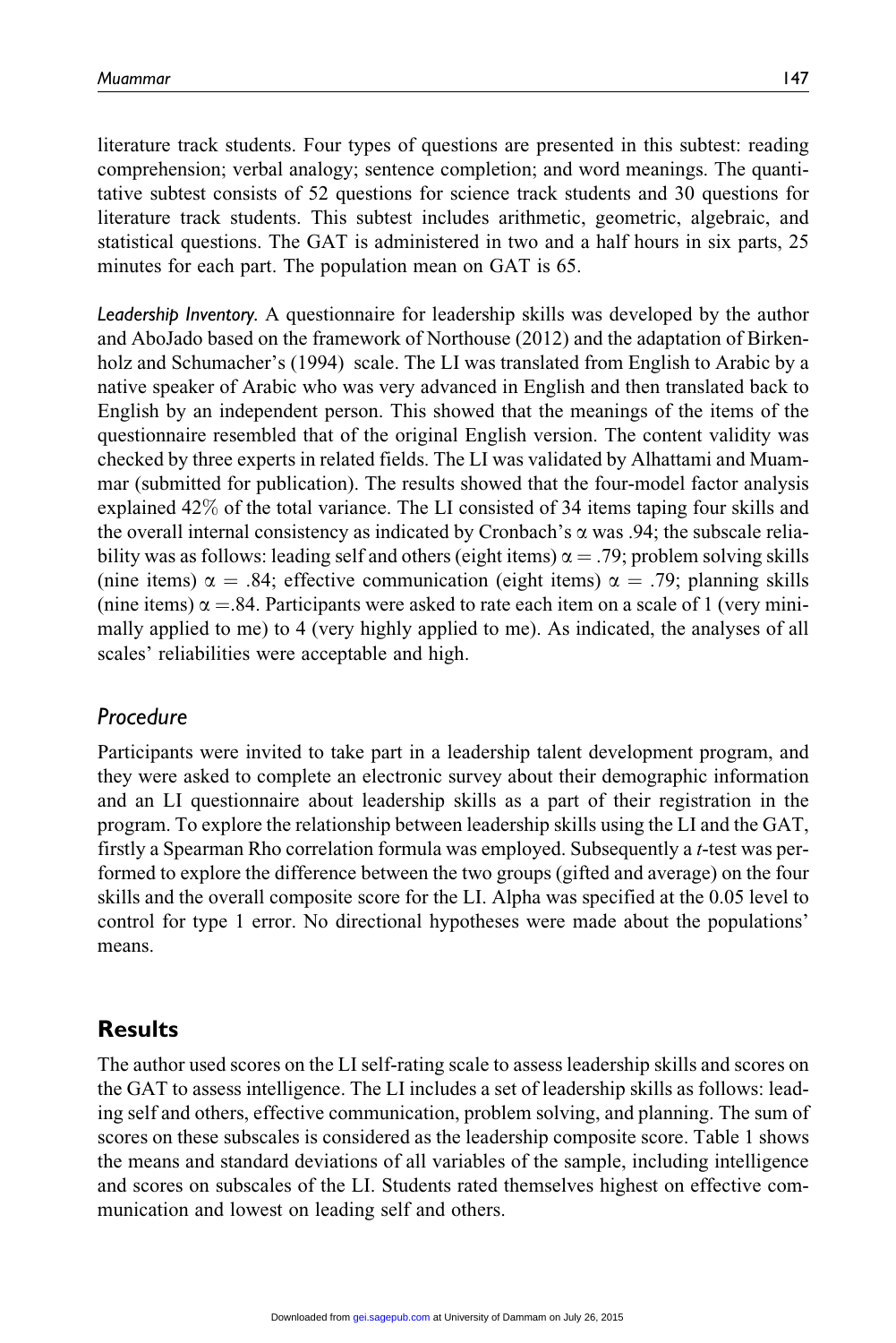| Variable                                              | Mean           | SD           |  |
|-------------------------------------------------------|----------------|--------------|--|
|                                                       |                |              |  |
| I. General Ability Test<br>2. Leading self and others | 77.36<br>23.72 | 8.68<br>4.28 |  |
| 3. Effective communication                            | 25.58          | 5.11         |  |
| 4. Problem solving                                    | 24.36          | 4.26         |  |
| 5. Planning                                           | 25.14          | 5.35         |  |
| 6. Leadership composite score                         | 98.80          | 16.69        |  |

**Table 1.** Mean and standard deviation of all variables  $(N = 176)$ .

**Table 2.** Correlations between scores on all variables ( $N = 176$ ).

| Variable                      |        |                   |                   |                   |                   | 6 |
|-------------------------------|--------|-------------------|-------------------|-------------------|-------------------|---|
| I. GAT                        |        |                   |                   |                   |                   |   |
| 2. Self and other management  | $-012$ |                   |                   |                   |                   |   |
| 3. Effective communication    | .113   | .622 <sup>a</sup> |                   |                   |                   |   |
| 4. Problem solving            | .058   | .736 <sup>a</sup> | .606 <sup>a</sup> |                   |                   |   |
| 5. Planning                   | .104   | .718 <sup>a</sup> | .693 <sup>a</sup> | $.763^{\circ}$    |                   |   |
| 6. Leadership composite score | .077   | .871 <sup>a</sup> | .822 <sup>a</sup> | .894 <sup>a</sup> | .915 <sup>a</sup> |   |

 $a_p$  < .01. GAT: General Ability Test.

### Research question 1

Is there a relationship between leadership skills and intelligence? To answer this question, a Spearman Rho correlation was calculated and a coefficient was used to illustrate the relationship between leadership skills and leadership composite scores and scores of intelligence. In Table 2 the relationships are presented. The leadership composite score did not correlate significantly with intelligence as measured by the GAT ( $r = .077$ ,  $P > .05$ ).

Furthermore, the relationships between intelligence and the set of leadership skills were not significant. As indicated in Table 2, all leadership skills did not correlate significantly with scores on the GAT: leading self and others ( $r = -0.012$ ,  $P > 0.05$ ); effective communication ( $r = .113$ ,  $P > .05$ ); problem solving skills ( $r = .058$ ,  $P > .05$ ); planning skills ( $r = .104$ ,  $P > .05$ ). Another observation is that all leadership skills were highly correlated with each other; the correlations ranged from .62 to .76.

### Research question 2

Is there a difference between intellectually gifted and average students on leadership competencies? To answer this question both descriptive and inferential statistics were used. Table 3 shows the means and standard deviations for both gifted and average students. Interestingly, all the means for leadership skills were slightly higher for the gifted students in comparison to the average students. Inferential statistics were carried out using a *t*-test to pinpoint whether the differences in means between the two groups were significant for all leadership skills. As indicated in Table 4, the mean of gifted students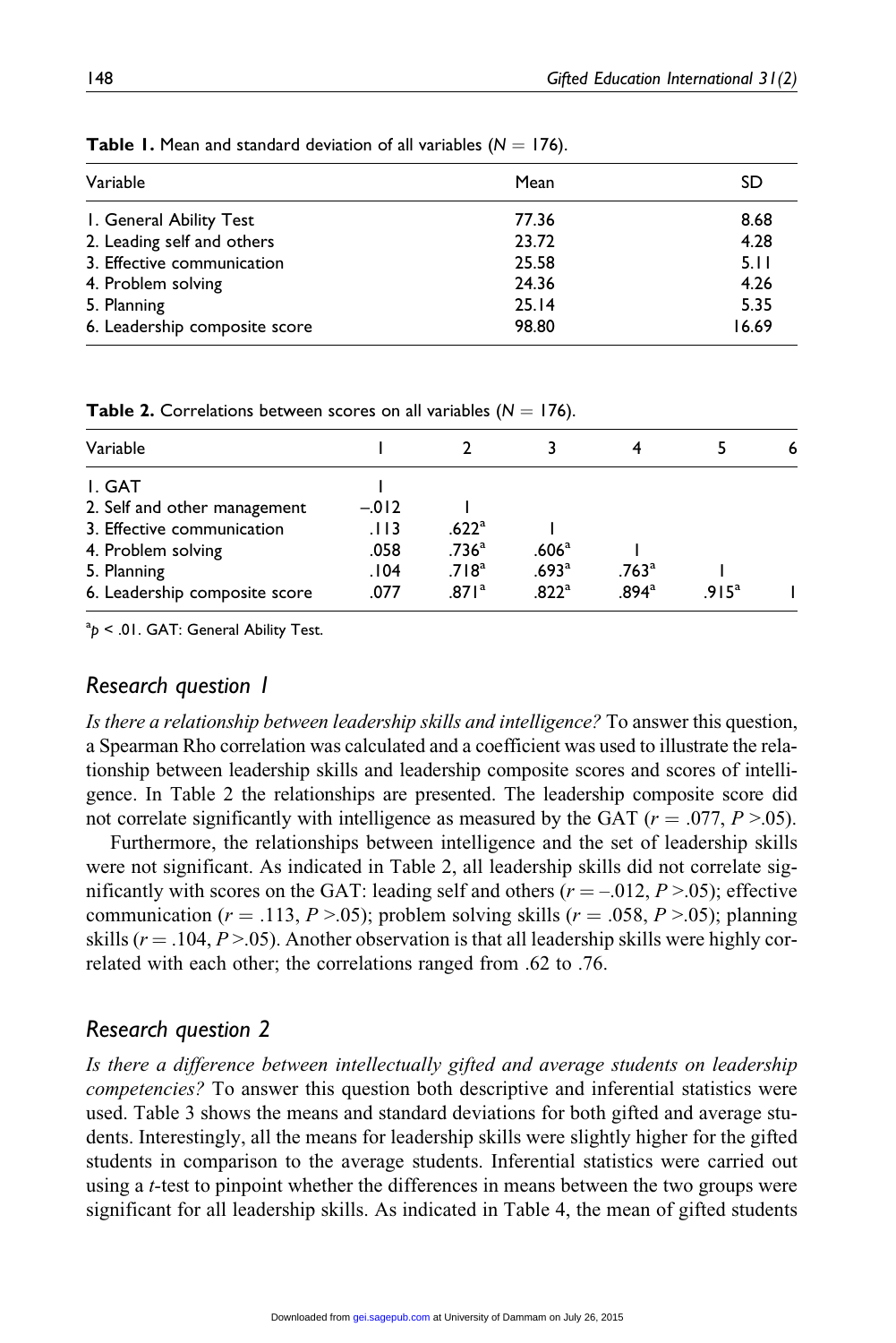|                               | Gifted students |       | Average students |       |
|-------------------------------|-----------------|-------|------------------|-------|
| Variable                      | Mean            | SD    | Mean             | SD    |
| I. GAT                        | 85.83           | 3.82  | 71.77            | 6.05  |
| 2. Self and other management  | 23.89           | 4.09  | 23.60            | 4.42  |
| 3. Effective communication    | 26.40           | 4.51  | 25.04            | 5.42  |
| 4. Problem solving            | 25.05           | 3.82  | 23.91            | 4.49  |
| 5. Planning                   | 26.16           | 4.71  | 24.47            | 5.65  |
| 6. Leadership composite score | 101.49          | 14.95 | 97.02            | 17.59 |

Table 3. Mean and standard deviation between gifted and average students for all variables  $(N = 176)$ .

GAT: General Ability Test.

Table 4. t-test analysis for all the differences between gifted and average students on leadership skills.

| Variable                   | Sig |           | df  | Mean difference |
|----------------------------|-----|-----------|-----|-----------------|
| Self and other management  | .67 | $-.426$   | 174 | .28             |
| Effective communication    | .09 | $-1.734$  | 174 | 1.36            |
| Problem solving            | .08 | $-1.757$  | 174 | 1.15            |
| Planning                   | .04 | $-2.069*$ | 174 | 1.69            |
| Leadership composite score | .08 | $-1.750$  | 174 | 4.47            |

 $* p < .05$ 

only on planning skills ( $M = 26.16$ ) was significantly higher than the mean of average students ( $M = 24.747$ ,  $t = -2.069$ ,  $P = .04$ ,  $df = 174$ ). No other significant mean differences among all other skills were found: leadership composite score ( $t = -0.08$ ,  $P = .08$ ,  $df = 174$ ); leading self and others ( $t = -.426$ ,  $P = .67$ ,  $df = 174$ ); problem solving skills  $(t = -1.757, P = .081, df = 174)$ ; effective communication  $(t = -1.734, P = .085,$  $df = 174$ ). Even though the means of the gifted group were higher than those of average students in the overall leadership composite score, no significant difference was found between the two groups.

# **Discussion**

In this study, the author examined the relationship between leadership skills using the LI and intelligence scores as measured by the GAT. The results show that no significant correlations existed between student intelligence as measured by the GAT and their self-rating scores on the LI. Furthermore, even though there were moderate to high correlations between the leadership skills, including leading self and others, effective communications, problem solving, and planning skills, no significant correlations existed between intelligence and leadership composite scores or onthe subscales of various leadership skills. These results confirm that leadership and intelligence are distinct psychological constructs. They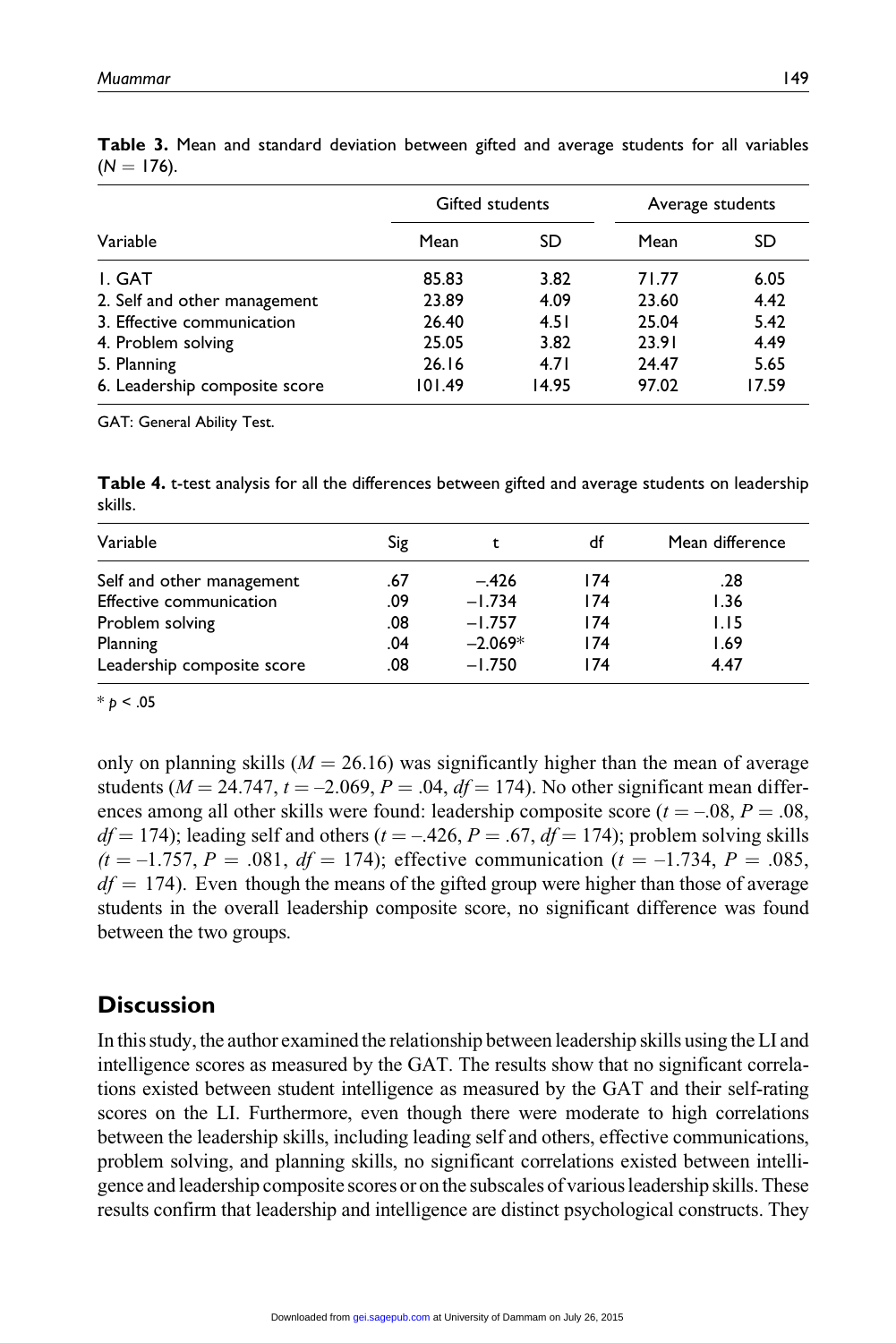also show convergent evidence that intelligence is domain specific and not domain general, which means that intellectually gifted students do not necessarily demonstrate giftedness across all domains, including leadership. The results are consistent with similar research by Kim (2009) using a different population. They are also aligned with Sternberg (2005) and Chan's (2007) conception ofleadership. Chan found that successful intelligence contributed to leadership effectiveness. The findings of Chan's study, however, should be taken with caution for two reasons: firstly, the method of assessment used rating scales and, secondly, the concept of intelligence he used is broader than the conventional concept of intelligence. Current study results are contradicting others (Matthews, 2004), yet that may be due to several reasons, such as the method of assessment of both constructs, the definition of each construct, and the population and range of variations on each variable.

Nevertheless, gifted students rated themselves higher on planning skills than average students. When the sample was divided into two groups based on their intelligence scores as gifted and average students, the results showed consistent patterns. No significant difference existed between the two groups across all leadership skills except for the planning skills. This result shows an interesting phenomenon. Only planning skills distinguished gifted students from average students. In other words, those who were considered as intellectually gifted students based on their intelligence scores tended to have higher scores on the planning skills subscale. Unquestionably gifted students showed a higher performance on the GAT as a result of their planning abilities. Planning skills in the LI scale used in the current study tap students' perception on responsibility, self-discipline, goal setting and achievement oriented, high expectation from groups, and time management and scheduling activities. Successis not a result of random incidents, but good planning and dedication to achieve excellent outcomes. As indicated by Cohen's d, the effect-size was relatively small (Cohen's  $d = .31$ ), which means only a small portion of the planning skill is associated with intellectually gifted students. This pattern of results confirmed that giftedness is domain specific and those who are intellectually gifted are in real need of developing other essential skills to complement their talents and attain more successful career paths (Ann, 2010; Bisland, 2004; Ceci, 1996; Ceci and Liker, 1986; Kim, 2009; Landau and Weissler, 2001; Lee and Olszewski-Kubilius, 2006; Matthews, 2004; Sternberg, 2005). Another observation is that gifted students did not differ from average students on all other leadership skills but planning. If average students were used as a reference group, the results indicate that leadership potential does not come by virtue of favoring gifted students. The results were consistent with Kim's study (2009), which found that cognitive components, specifically self-regulation, time management, and effort regulation, distinguished gifted students from average ones. Muammar (2011) found similar results when he studied the contributions of intelligence and self-control (as an aspect of leadership) to academic performance. He found that self-control contributed roughly twice as much as intelligence to academic achievement, while intelligence and self-control were not correlated.

#### Implications and limitations

The current study has many implications for the education of the gifted. Firstly, soft skills should be the responsibility of schools more than anybody else. These skills should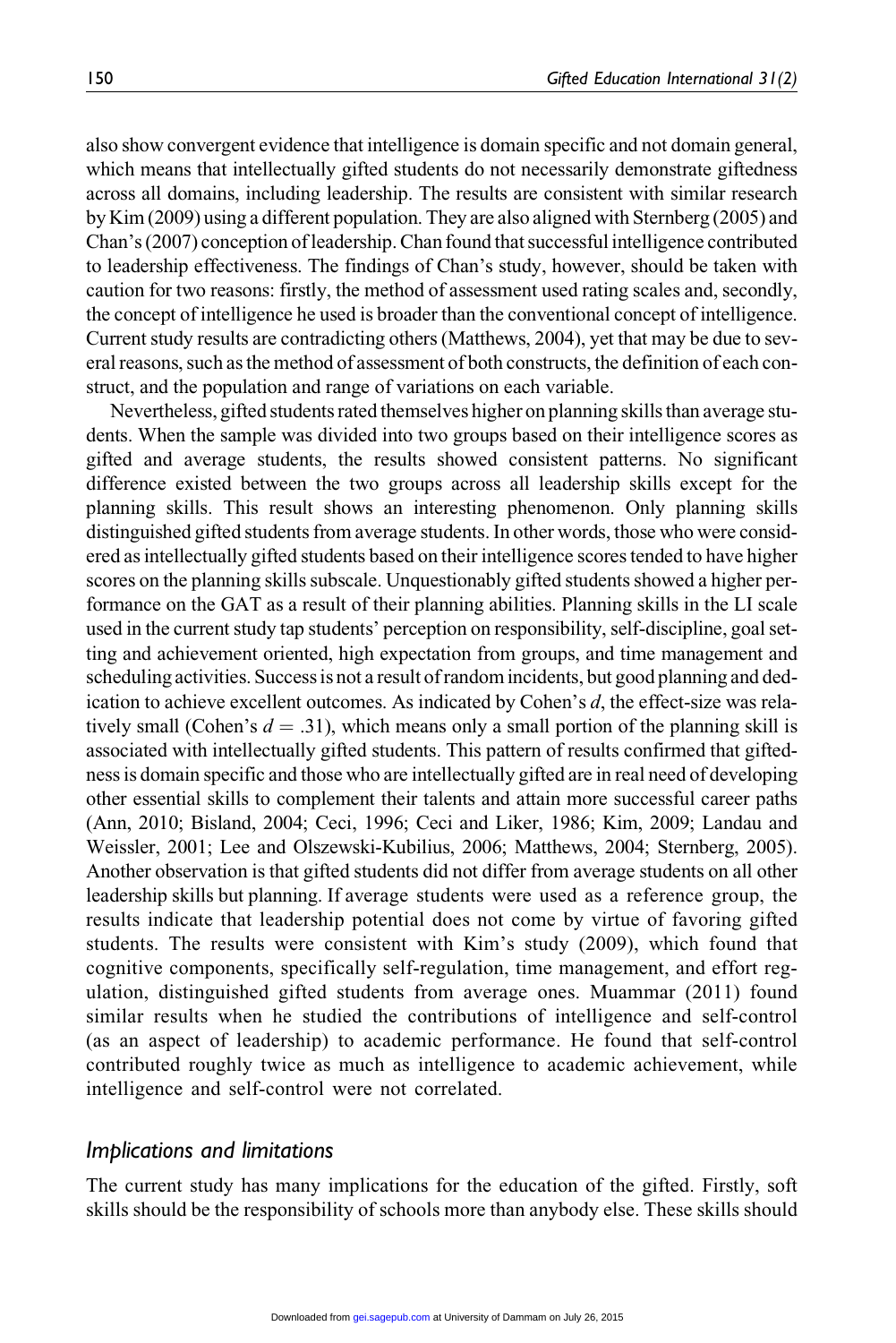be taught through the academic curricula and any extracurricular activities. They should be integrated across all classes and modules and should be given proper consideration in order to prepare gifted students for successful career paths and leadership roles. Secondly, even though gifted and average students did not differ on these set of skills, both groups are in need of soft skills. Most importantly, gifted students are less adaptive to work environments than average students and have greater potentials to foster society development. Thirdly, these skills have to be calibrated through all academic programs to ensure the mastery level that university students should reach upon their graduation and in their careers. The results of the current study have to be taken with caution due to the convenience sampling of the participants who were selected randomly. Therefore, we cannot assume the generalizability of the results. Besides, using self-rating scales of leadership may have validity problems. Future research may focus on assessing leadership using performance-based tests rather than self-reporting scales.

#### Funding

This research received no specific grant from any funding agency in the public, commercial, or not-for-profit sectors.

#### **References**

- Al-hattami AA and Muammar OM (2013) A Psychometric Analysis of a Leadership Inventory (submitted for publication).
- Ann TH (2010) Student leadership at the university. Journal of College Teaching and Learning 7(2): 93–97.
- Birkenholz RJ and Schumacher LG (1994) Leadership skills of college of agriculture graduates. Journal of Agricultural Education 35(4): 1–8.
- Bisland A (2004) Developing leadership skills in young gifted students. Gifted Child Today 27(1): 24–27.
- Ceci SJ (1996) On Intelligence: A Bioecological Treatise on Intellectual Development. Expanded ed. Cambridge, MA; London: Harvard University Press.
- Ceci SJ and Liker J (1986) Academic and nonacademic intelligence: An experimental separation. In: Sternberg RJ and Wagner K (eds) Practical Intelligence: Nature and ORIGINS of Competence in Everyday World. New York: Cambridge University Press.
- Chan D (2007) Components of leadership giftedness and multiple intelligences among Chinese gifted students in Hong Kong. High Ability Studies 18(2): 155–172.
- Colangelo N and Davis GA (1997) Handbook of Gifted Education. 2nd ed. Boston, MA: Allyn and Bacon.
- Colangelo N and Davis GA (2003) Handbook of Gifted Education. 3rd ed. Boston, MA: Allyn and Bacon.
- Edmunds AL and Yewchuk CR (1996) Indicators of leadership in gifted grade twelve students. Journal for Secondary Gifted Education (7): 345–355.
- Gardner H (1983) *Frames of Mind: The Theory of Multiple Intelligences*. New York: Basic Books.
- Gardner H (1993) Frames of Mind: The Theory of Multiple Intelligences. 10th anniversary ed. New York: BasicBooks.
- Gardner H (1999) Intelligence Reframed: Multiple Intelligences for the 21st Century. New York: Basic Books.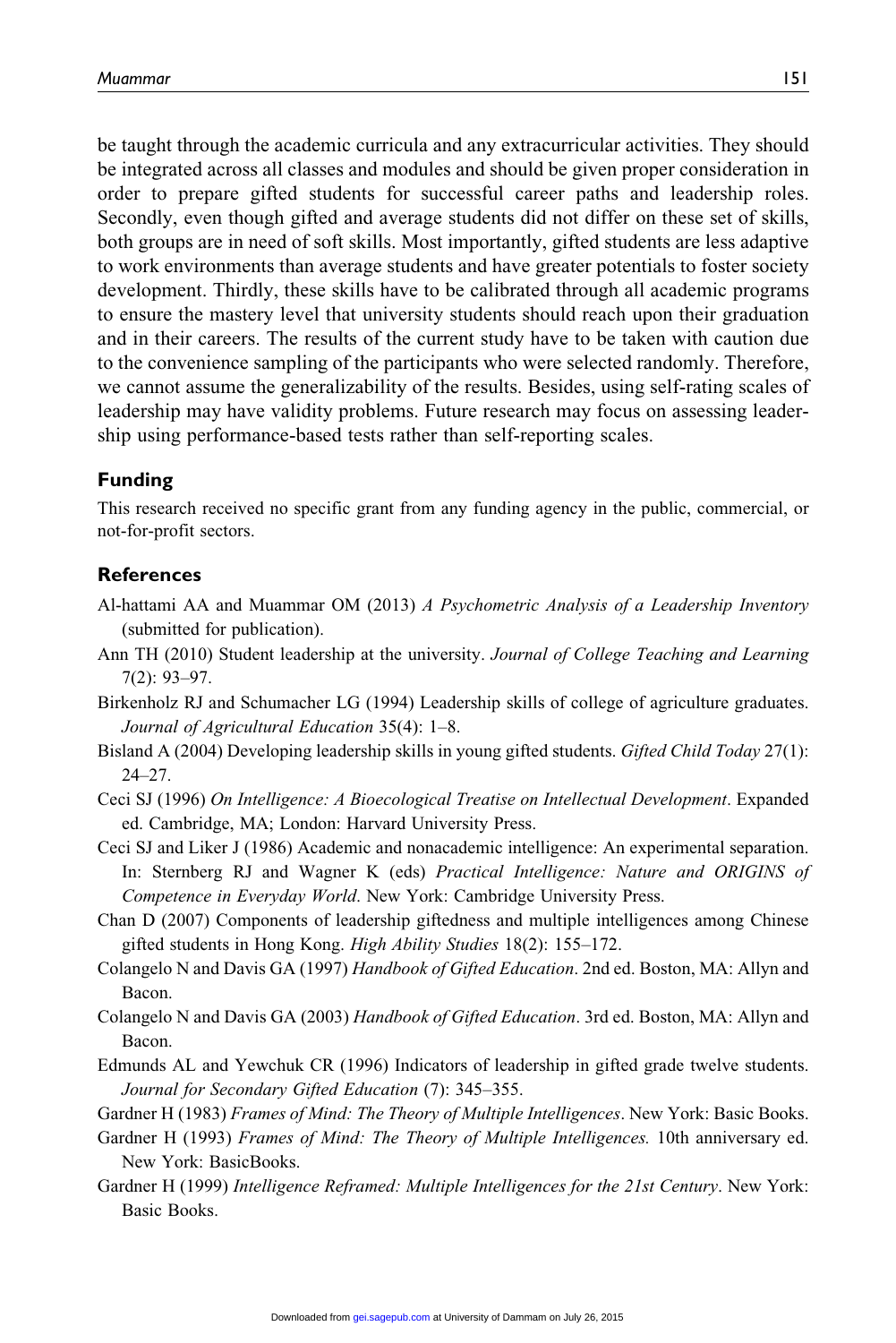- Gardner H (2011) Frames of Mind: The Theory of Multiple Intelligences. New York: Basic Books. Goleman D (1995) Emotional Intelligence. New York: Bantam Books.
- Goleman D (2006) *Emotional Intelligence*. Bantam 10th anniversary hardcover ed. New York: Bantam Books.
- Goleman D, Boyatzis RE and McKee A (2002) Primal leadership [sound recording]. Los Angeles, CA: Audio Renaissance,.
- Gordon HRD (1995) An assessment of the leadership skills of college of education students at Marshall University. In: the annual conference of the Eastern Educational Research Association, Hilton Head, SC.
- Heller K, Mönks FJ and Passow AH (1993) International Handbook of Research and Development of Giftedness and Talent. 1st ed. Oxford; New York: Pergamon Press.
- Kim M (2009) The factors influencing leadership skills of gifted and regular students and its implications for gifted education. KEDI Journal of Educational Policy 6(2): 49-67.
- Landau E and Weissler K (2001) Tracing leadership in gifted children. The Journal of Psychology 125(6): 681–688.
- Lee S-Y and Olszewski-Kubilius P (2006) The emotional Intelligence, moral judgement and leadership of academically gifted adolescents. Journal for the Education of the Gifted 30(1): 29–119.
- Maker CJ (2005) The DISCOVER Project: Improving Assessment and Curriculum for Diverse Gifted Learners. Storrs, CT: National Research Center on the Gifted andTalented.
- Maker CJ, Rogers JA, Nielson AB, et al. (1996) Multiple intelligences, problem solving, and diversity in the general classroom. *Journal for the Education of the Gifted* 19(4): 437–460.
- Matthews MS (2004) Leadership education for gifted and talented youth: A review of the literature. Journal for the Education of the Gifted 28(1): 77-113.
- McNichol E (2001) Measure your leadership skills. Nursing Standard 15(22): 77–77.
- Meegan SP and Berg CA (2002) Contexts, functions, forms, and processes of collaborative everyday problem solving in older adulthood. International Journal of Behavioral Development 26(1): 6-15.
- Muammar OM (2011) Intelligence and self-control predict academic performance of gifted and non-gifted students. Asia-Pacific Journal of Gifted and Talented Education 3(1): 18–32.
- Northouse PG (2012) Introduction to Leadership: Concepts and Practice. 2nd ed. Thousand Oaks, CA: SAGE Publications.
- Patrick JH and Strough J (2004) Everyday problem solving: Experience, strategies, and behavioral intentions. Journal of Adult Development 11(1): 9–18.
- Qiyas (2011) Genral Ability Test: Student Booklet. Riyadh, Saudi Arabia: National Center for Assessment in Higher Education.
- Smyth E and Ross JA (1999) Developing leadership skills of pre-adolescent gifted learners in small group settings. Gifted Child Quarterly 43(4): 204-211.
- Sternberg RJ (1985) Beyond IQ: A Triarchic Theory of Human Intelligence. Cambridge; New York: Cambridge University Press.
- Sternberg RJ (2000). Practical Intelligence in Everyday Life. Cambridge; New York: Cambridge University Press.
- Sternberg RJ (2005) WICS: A model of giftedness in leadership. Roeper Review 28(1): 37–44.
- Sternberg RJ and Wagner RK (1986) Practical Intelligence: Nature and Origins of Competence in the Everyday World. Cambridge; New York: Cambridge University Press.